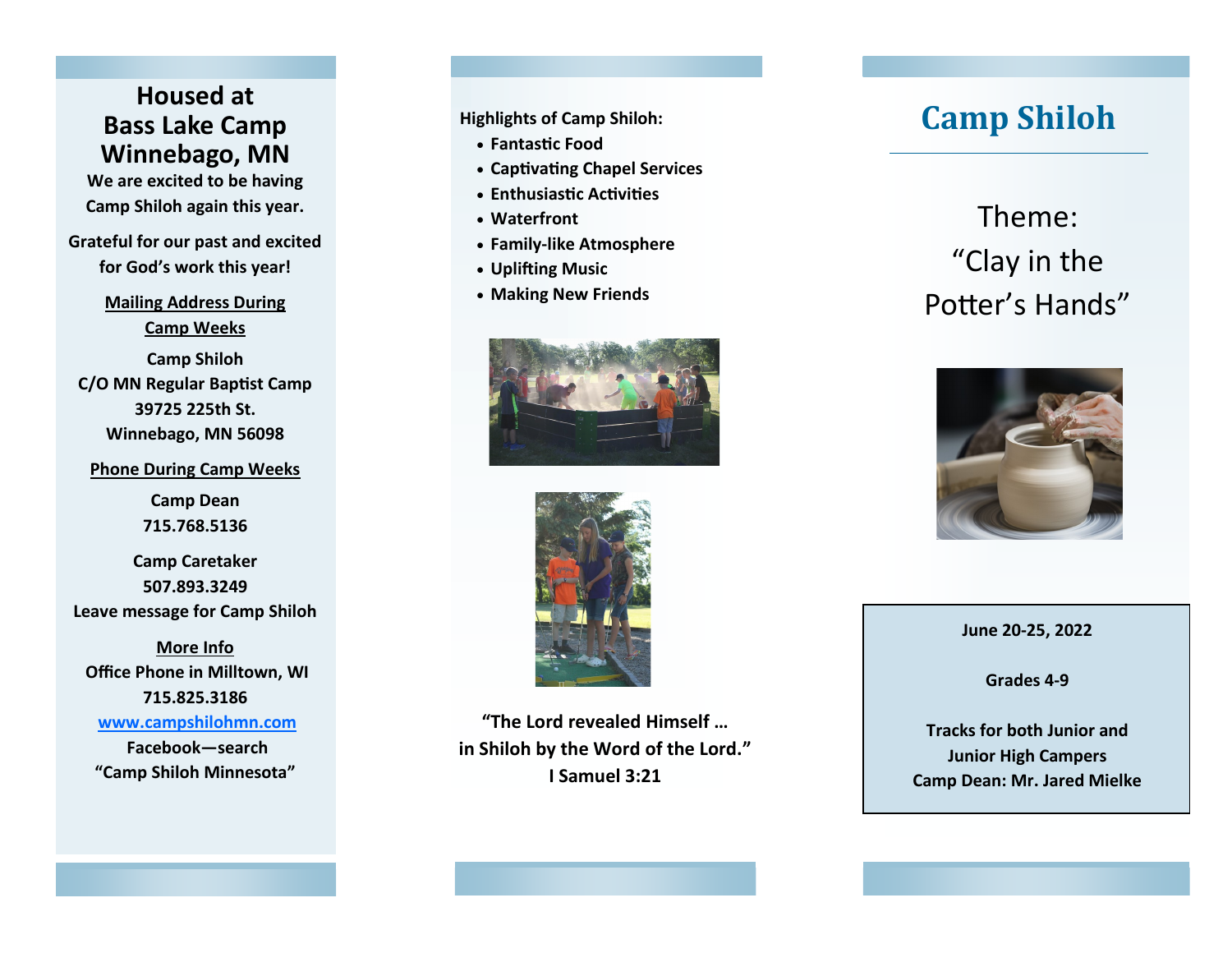|                                                                                    | (Signature of Guardian and Date)                                                                                                                                                                                                                                                                     |
|------------------------------------------------------------------------------------|------------------------------------------------------------------------------------------------------------------------------------------------------------------------------------------------------------------------------------------------------------------------------------------------------|
| etion.                                                                             | I also give permission for non-prescription medication to be given for minor illnesses at nurse's discr                                                                                                                                                                                              |
|                                                                                    | necessary to<br>(Camper's Name) during camp.                                                                                                                                                                                                                                                         |
| and Release Form.                                                                  | I authorize the medical personnel at Camp Shiloh to give any attention deemed                                                                                                                                                                                                                        |
| <b>Camp Shiloh Consent</b>                                                         |                                                                                                                                                                                                                                                                                                      |
| Plea<br>se see the                                                                 | Any medication being taken: List names,<br>dosage, and reason for taking                                                                                                                                                                                                                             |
|                                                                                    | Last Tetanus Shot Given                                                                                                                                                                                                                                                                              |
|                                                                                    | Insurance Policy<br>Policy #                                                                                                                                                                                                                                                                         |
|                                                                                    | Explanations                                                                                                                                                                                                                                                                                         |
|                                                                                    | Any Chronic Disease or Med info?                                                                                                                                                                                                                                                                     |
|                                                                                    | History of Allergies?<br>Diabetes?<br>Rheum Fever?                                                                                                                                                                                                                                                   |
| group times, a camper ma<br>still be caught on camera.)<br>oup times, a camper may | Cabin Mate? List one                                                                                                                                                                                                                                                                                 |
| Facebook. (During large<br>to flyers, website, and                                 |                                                                                                                                                                                                                                                                                                      |
| including but not limited<br>promotional reasons,                                  |                                                                                                                                                                                                                                                                                                      |
| ъ<br>ictures and/or videos for                                                     | Registration deadline: Postmarked by May 25, 2022 (\$15.00 late fee if the deadline is missed)                                                                                                                                                                                                       |
| permission to take                                                                 | Make checks payable to Camp Shiloh                                                                                                                                                                                                                                                                   |
| photographer(s) has<br>this form, the camp                                         | Pastor,<br>Please return this form to your pastor who will mail all camper forms together.<br>send forms to Pastor Marlon Mielke, First Baptist Church, Box 129, Milltown, WI 54858                                                                                                                  |
| parent and attached to<br>written and signed by a                                  |                                                                                                                                                                                                                                                                                                      |
| Unless a separate paper is                                                         | Parents/Guardians<br>Today's Date                                                                                                                                                                                                                                                                    |
|                                                                                    | Church<br>City                                                                                                                                                                                                                                                                                       |
|                                                                                    | Age<br><b>Birth Date</b><br>School Grade this Fall                                                                                                                                                                                                                                                   |
|                                                                                    | City<br>State<br>diz                                                                                                                                                                                                                                                                                 |
|                                                                                    | <b>Street</b><br><b>Phone</b>                                                                                                                                                                                                                                                                        |
| Junior High Grades 6-9<br>(grades going into)                                      |                                                                                                                                                                                                                                                                                                      |
| Junior Grades 4-6                                                                  | Name<br>Male ( ) Female (                                                                                                                                                                                                                                                                            |
| <b>Check Which</b><br>Track                                                        | <b>Registration Form</b>                                                                                                                                                                                                                                                                             |
|                                                                                    |                                                                                                                                                                                                                                                                                                      |
|                                                                                    |                                                                                                                                                                                                                                                                                                      |
|                                                                                    | befit or vortlary the summary hands or one change in the sequence or of the resource intervation is the sequence or or and the sequence or or the sequence or or the sequence or $\alpha$<br>What to leave home: secular magazines; personal electronics including phones; T-shirts with rock music, |
|                                                                                    | <b>Optional:</b> Canteen and offering money, musical instruments, fishing pole, ball gloves, cameras                                                                                                                                                                                                 |
|                                                                                    | tank tops, and shorts must be within a hand-width of knee)                                                                                                                                                                                                                                           |
|                                                                                    | Sports clothes (All clothes must be modest-All garments must be loose fitting, no<br>One-piece swimsuit (modest) and Colored T-shirt (for swimming)                                                                                                                                                  |
|                                                                                    | Toothbrush and toothpaste                                                                                                                                                                                                                                                                            |
|                                                                                    | Sleeping bag and pillow, towels, washcloths, and soap                                                                                                                                                                                                                                                |
|                                                                                    | What to bring:<br>Bible, notebook, and pen                                                                                                                                                                                                                                                           |
|                                                                                    | All campers will be provided a free Camp Shiloh water bottle                                                                                                                                                                                                                                         |
| 9:30<br>AM                                                                         | Total:<br>\$150.00 (preregistration + camp fee)                                                                                                                                                                                                                                                      |
| <b>Camp Ends Saturday</b>                                                          | \$140.00 camp fee-payable first day of camp<br>\$10.00 preregistration fee sent in with form plus                                                                                                                                                                                                    |
| $4:30-$<br>-Organizational Meeting                                                 | Grades 4-9 (Junior and Junior High Tracks available)                                                                                                                                                                                                                                                 |
| 3:00-4:00 PM- Registration                                                         | Camp Shiloh Monday-Saturday, June 20-25                                                                                                                                                                                                                                                              |
| <b>Camp Begins Monday</b>                                                          |                                                                                                                                                                                                                                                                                                      |
|                                                                                    | Please Keep This Section                                                                                                                                                                                                                                                                             |

I

I.